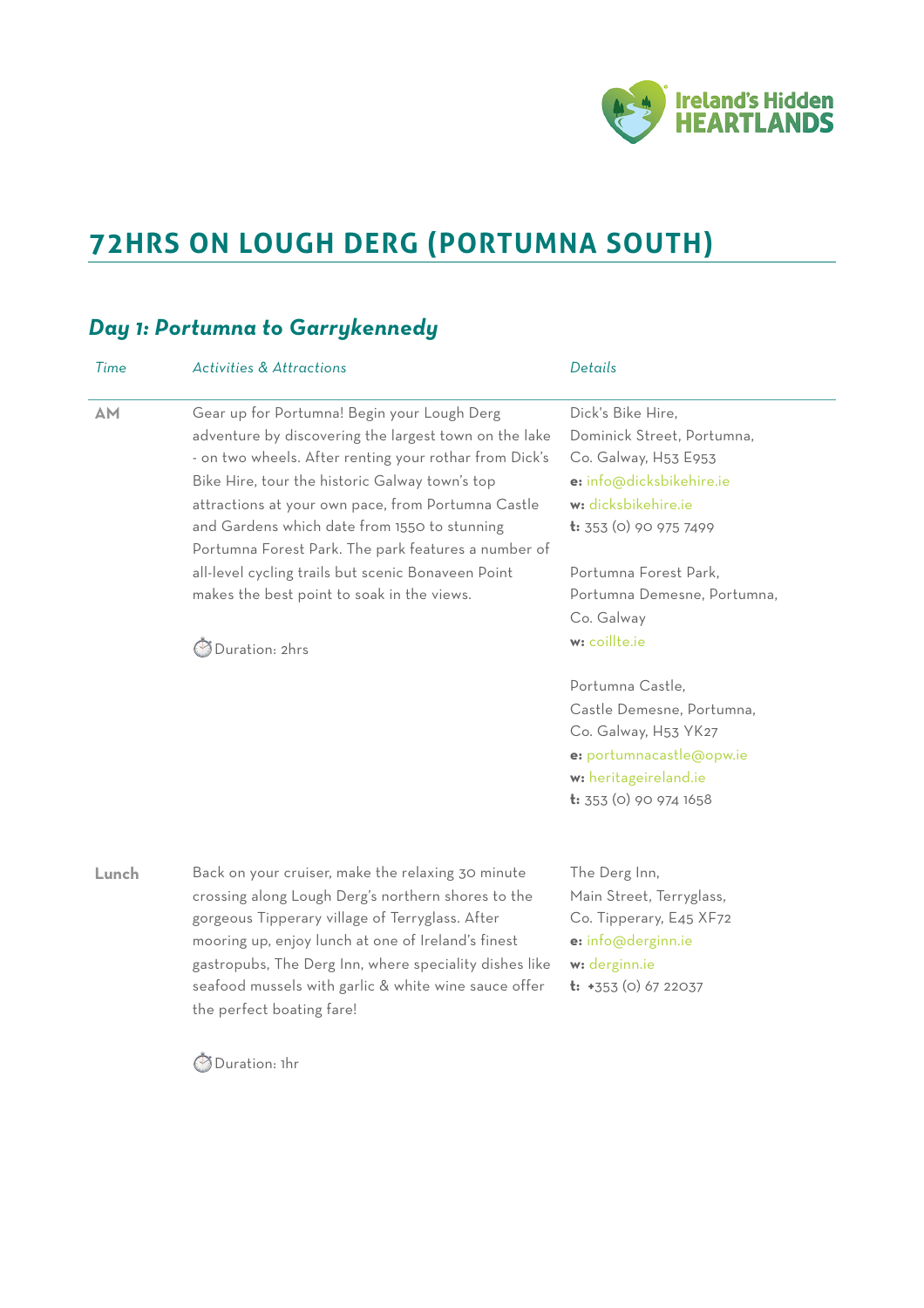| Activities & Attractions<br><i>I</i> ime | Details |
|------------------------------------------|---------|
|------------------------------------------|---------|

evening, Garrykennedy, where you will moor under the shade of the village's 15th century castle. For a

forest and wetlands trails which can be enjoyed by heading either north or south along the stunning

visit to Larkins, a 300 year old tavern which serves up favourites from wild mushroom bruschetta to ruby ale

**PM** Come afternoon, journey south to your base for the pre-dinner preamble, stroll along the village's beautiful Lough Derg Way. Your food journey continues with a Larkins, Garrykennedy, Co. Tipperary, E45 W729 **e:** [info@larkins.ie](mailto:info@larkins.ie) **w:** [larkins.ie](http://larkins.ie)  **t:** 353 (0) 67 23232

⏱ Duration: 1hr

battered fish & chips.

## *Day 2: Garrykennedy to Killaloe*

| Time | <b>Activities &amp; Attractions</b>                                                                                                                                                                                                                                                                                                                                                                                                                                                                    | Details                                                                                                                                                                                  |
|------|--------------------------------------------------------------------------------------------------------------------------------------------------------------------------------------------------------------------------------------------------------------------------------------------------------------------------------------------------------------------------------------------------------------------------------------------------------------------------------------------------------|------------------------------------------------------------------------------------------------------------------------------------------------------------------------------------------|
| AM   | After rustling up a fresh breakfast on board, navigate<br>your way south to Killaloe-Ballina, the charming twin<br>town flanking the Clare and Tipp border. You'll<br>probably be ready to stretch your legs when you<br>arrive and there's no better hiking destination than<br>Tountinna, one of the highest points over Lough Derg.<br>The 457m hilltop sits 7km from Ballina marina and<br>those lakeland views, stretching from Kerry to Galway<br>on a clear day, are well worth the step count! | The Wooden Spoon,<br>Bridge Street, Ballina,<br>Co. Tipperary, V94 A326<br>e: thewoodenspoonkillaloe@gmail.com<br>w: facebook.com/TheWoodenSpoonKillaloe<br><b>t:</b> 353 (0) 61 622 415 |
|      | Any hike is only as good as its snacks, of course. To<br>stock up on trekking treats, head to the gorgeous<br>Wooden Spoon café in Ballina. Menu options here<br>feature superfood salads, raspberry and apple scones<br>and great coffee - they're very kid-friendly too!<br>)uration: 4hrs                                                                                                                                                                                                           |                                                                                                                                                                                          |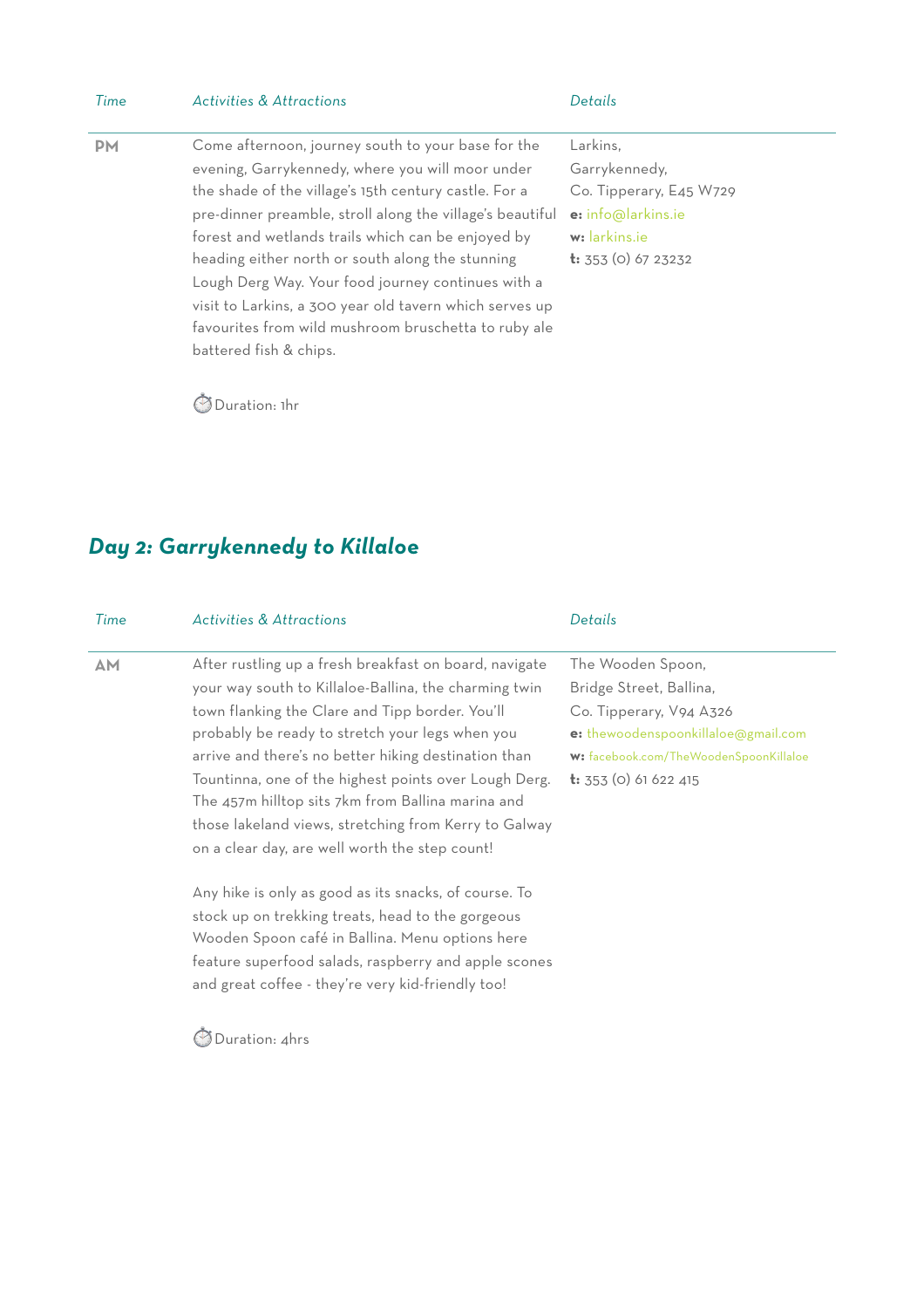| Time          | <b>Activities &amp; Attractions</b>                                                                                                                                                                                                                                                                                                                                                                                                                                                            | Details                                                                                                                                                 |
|---------------|------------------------------------------------------------------------------------------------------------------------------------------------------------------------------------------------------------------------------------------------------------------------------------------------------------------------------------------------------------------------------------------------------------------------------------------------------------------------------------------------|---------------------------------------------------------------------------------------------------------------------------------------------------------|
| <b>PM</b>     | To explore the area on the water, grab a paddle with<br>My Next Adventure; a water-sports outfitter which<br>offers fun-packed guided kayaking trips on Lough<br>Derg. Inspired by the legendary High King of Ireland<br>who once navigated these waters, their Brian Ború<br>Experience takes kayakers through one thousand<br>years of Irish history - all prompted by sights along<br>the scenic river, lough and canal route.                                                              | My Next Adventure,<br>The Mill Yard, Shantraud,<br>Killaloe, Co. Clare<br>e: info@mynextadventure.ie<br>w: mynextadventure.ie<br>t: 353 (0) 87 395 2777 |
| <b>Dinner</b> | Come evening, indulge in a little slice of la bella vita<br>at one of Ireland's Hidden Heartland's most ambient<br>restaurants, Tuscany Bistro. Fusing the best of local<br>Irish ingredients with authentic Italian cuisine, the<br>restaurant is a real regional favourite for both couples<br>and families (so be sure to book ahead!). Dishes<br>include goats cheese bruschetta, seafood risotto and<br>home-made lasagne emiliana - along with a great<br>cocktail menu too. Buonissimo! | Tuscany Bistro,<br>Main Street, Ballina,<br>Co. Tipperary, V94 EN24<br>e: ballina@tuscany.ie<br>w: tuscany.ie<br><b>t:</b> 353 (0) 61 376 888           |

# *Day 3: Killaloe to Mountshannon*

| Time      | <b>Activities &amp; Attractions</b>                                                                                                                                                                                                                                                                                                                                                                                                                                                                                | Details |
|-----------|--------------------------------------------------------------------------------------------------------------------------------------------------------------------------------------------------------------------------------------------------------------------------------------------------------------------------------------------------------------------------------------------------------------------------------------------------------------------------------------------------------------------|---------|
| AM        | After overnighting in Killaloe-Ballina, the next morning<br>make your way northwest across the lake to the<br>postcard village of Mountshannon. En route, keep an<br>eye out for Lough Derg's spectacular white-tailed sea<br>eagles who have made their home in the region since<br>their successful reintroduction to Ireland. The birds<br>can be best spotted soaring the skies in search of<br>prey and are usually identifiable by their huge<br>wing-span of up to 2.4m!                                    |         |
| <b>PM</b> | To really soak up Lough Derg life, enjoy a beach day at<br>Mountshannon's glorious blue flag strand. The beach,<br>which sits just adjacent to the village marina, offers<br>the pleasure of pristine lakeland swimming and<br>bathing. If you'd like to get more active, My Next<br>Adventure also operates guided water activities out of<br>Mountshannon. For another blue flag beach option,<br>Ballycuggeran is a lakeside bathing area, nestled in a<br>designated conservation area, 4km north of Killaloe. |         |